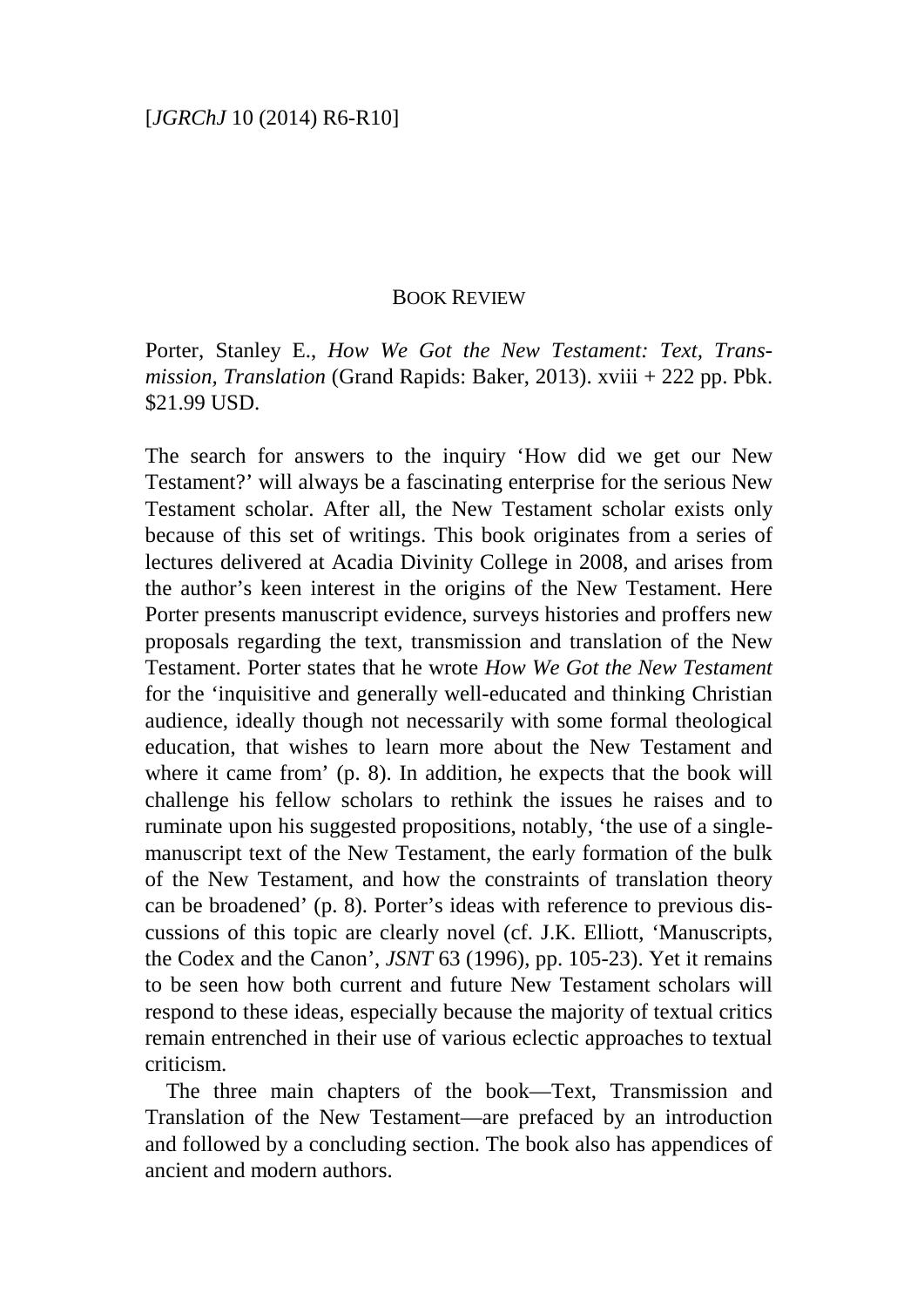Chapter 1 deals with the text of the New Testament. Porter says, 'The traditional task and goal of textual criticism of the Greek New Testament, within the confines of the recognition that we no longer have the autograph manuscripts, is to devise a method by which the original text, or the text that is as close as possible to the original, can be ascertained' (p. 17). While this traditional task and goal was common ground for nineteenth- and twentieth-century text-critical scholarship, and has been from Erasmus to the present, Porter notes that in recent times there have been scholars who have expressed their discontent with the traditional notion of an original text, the result of which are two major developments worth noting: an appreciation of the theological and other contexts of variation of the New Testament texts (so Harris, Ehrman and Epp) and the questioning of whether there is even a possibility of finding the original text itself (so Petersen, Trobisch, Holmes, Parker, Mink and Epp). Porter rejoins that 'discussion of context must be put in its own proper context' (p. 23) and that 'the original text is the published text that goes forth as the author's, is circulated in the Christian community, and is found in the Greek New Testament' (pp. 35-36).

The next section traces the history of the printed editions of the Greek New Testament, from Erasmus (1515) and the Complutensian Polyglot (1522) to Michael Holmes's SBLGNT (2010), from which Porter subsequently raises two important issues. The first issue concerns which edition should be used in studying the Greek New Testament. Porter argues that the arguments used to support various forms of the 'traditional text', which are mainly based on the Textus Receptus and the Majority and Byzantine texts, have remained unconvincing. The second issue concerns the manuscript basis of the Greek New Testament, in which Porter, following his discussion of the various texttypes (Byzantine, Caesarean, Alexandrian and Western), notes, 'It is the Alexandrian text that has been the basis of virtually all major critical texts of the New Testament from Westcott and Hort to the present' (p. 64). In the remainder of the chapter, Porter critiques Bart Ehrman's *Misquoting Jesus*, pointing out that such sensationalistic statements as 'we have more variants than words in the New Testament' (p. 65) are not only unfounded but are also misleading, especially given the fact that 'on a conservative estimate, 80 percent of the text is established (some say 90 percent or more)' (p. 66). The chapter concludes with Porter's recommendation of the use of indivi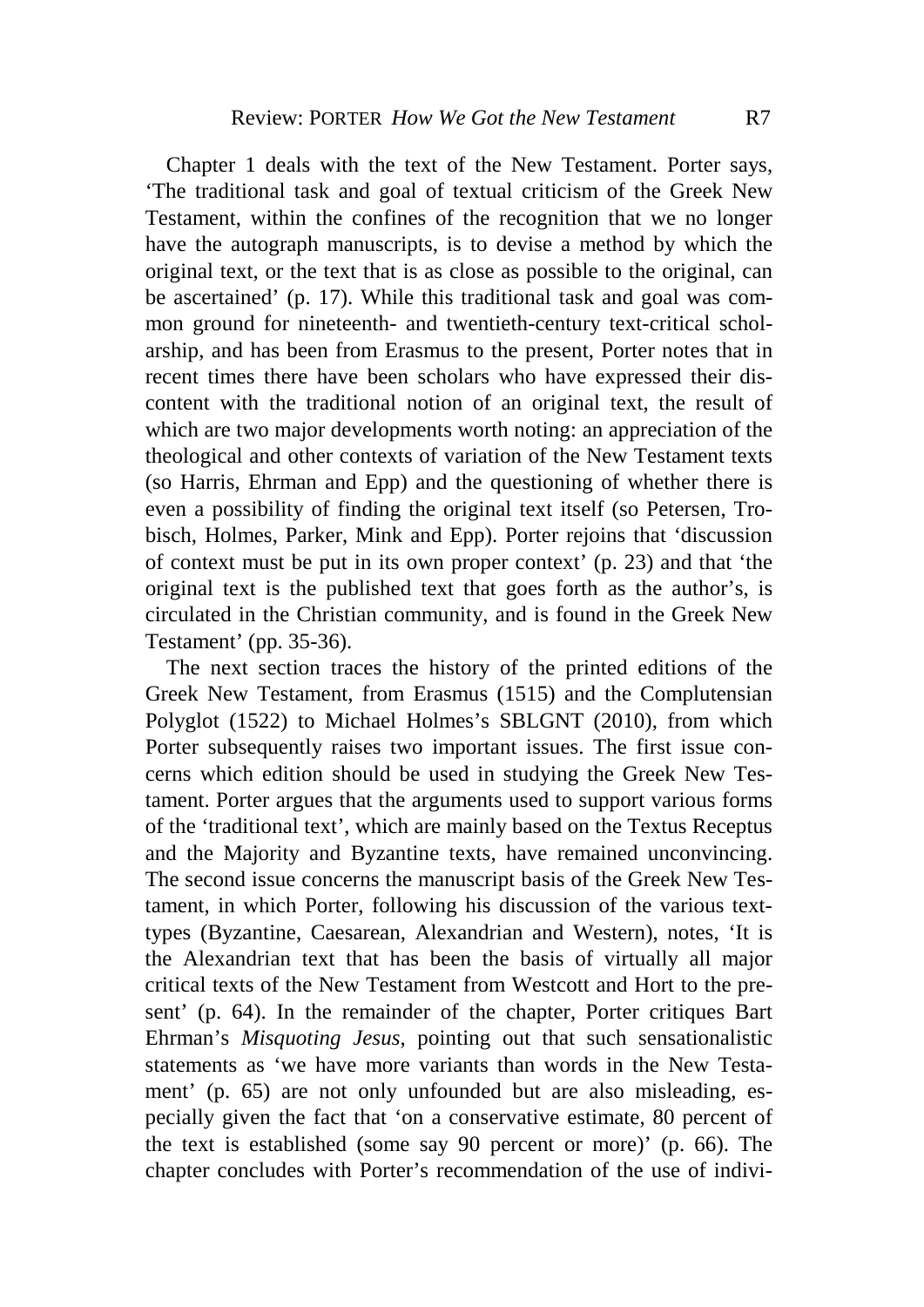dual codices for the study of the Greek New Testament, as they 'represent the Bible of a given Christian community, and while they may not represent the text as it came penned from the author, this is probably as early as we can get while still preserving the integrity of the New Testament' (p. 74).

The use of a single-manuscript text of the New Testament is undoubtedly a persuasive and logical proposal. With the plethora of eclectic Greek texts that are available to the New Testament scholar, however, the practical question becomes whether it would make any difference to use this single-manuscript text approach to the study of the New Testament when it is now recognized that more than 90 per cent of the Greek New Testament text is well established. Porter may also want to provide a list of advantages of the use of a singlemanuscript text over the eclectic Greek texts to convince readers why his proposal deserves attention. Additionally, readers might want to see a concrete illustration or a more elaborate explanation as to how the use of a single-manuscript approach could be implemented in actual practice. This might be something that Porter may want to address in the future.

Chapter 2 addresses the transmission of the New Testament. Porter first discusses the four general types of manuscripts—papyri, majuscules or uncials (written on parchment), minuscules and lectionaries in which the New Testament was copied and transmitted. From here, he provides a historical reconstruction (in reverse chronology) of the transmission of the Greek New Testament before the major codices. He begins with the Gospels–Acts corpus, arguing and providing manuscript evidence that this corpus was already fixed and firmly established sometime during the second century. Porter next presents the bodies of manuscript evidence for the Pauline corpus. He observes that these collections of manuscript evidence seem 'to point toward complete consistency in the entire compositional ordering of the entire Pauline corpus…[which] follows the principle of decreasing size from Romans to 2 Thessalonians, what might be called the "church letters", and…from 1 Timothy to Philemon, what might be called the "personal letters"' (p. 118). Finally, with reference to the rest of the New Testament corpus, Porter acknowledges that retracing its transmissional history is more difficult, and its reconstruction is thus 'highly speculative' (p. 121). Nevertheless, he argues, 'By the time of the fourth century, the existence of the Catholic Epistles as a group—with James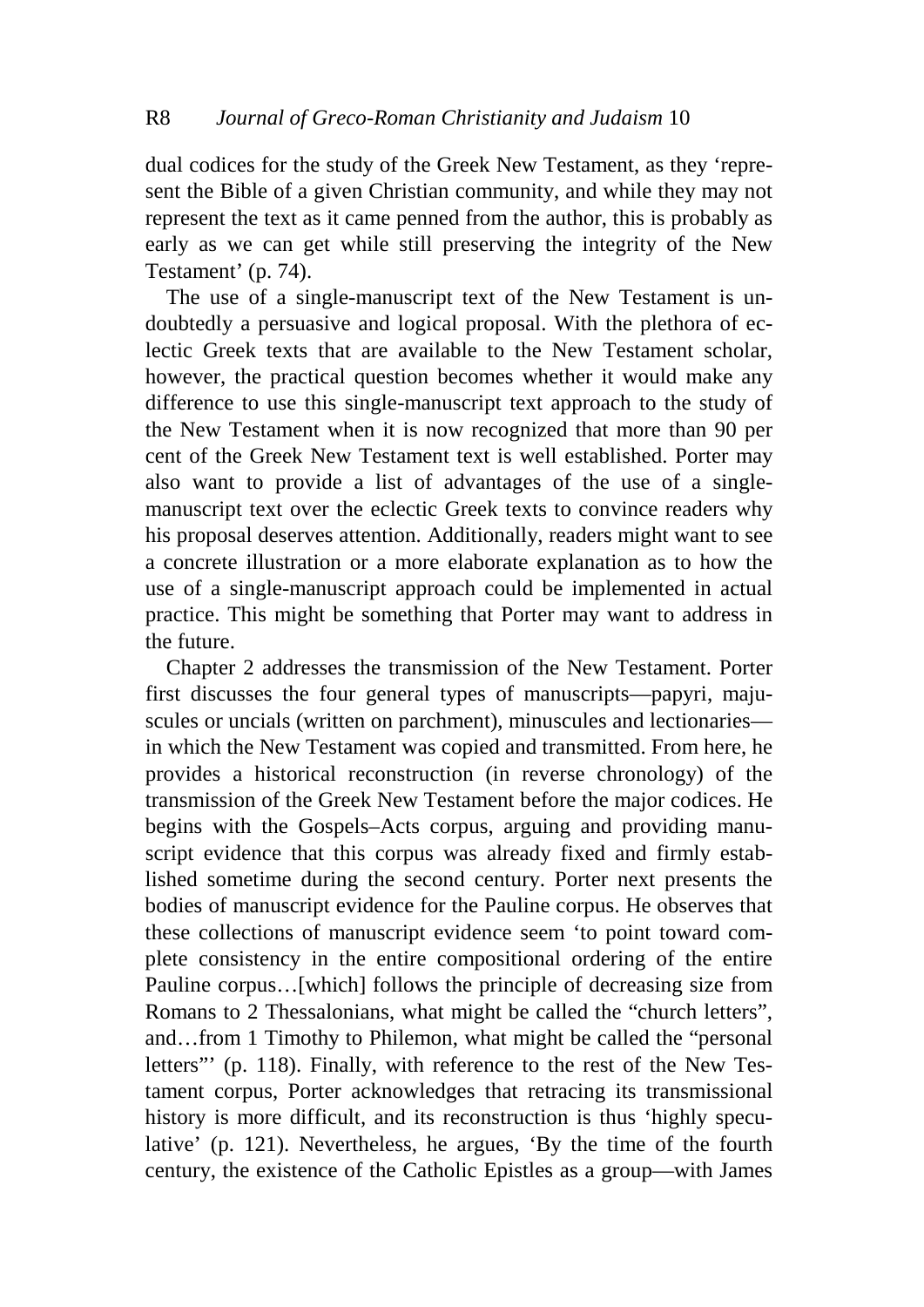at the head, followed by 1 Peter, 2 Peter, and Jude (in that order, though separated by the Johannine Epistles)—is well established' (p. 124).

The subsequent sections discuss the major codices (Sinaiticus, Vaticanus, Alexandrinus and Ephraemi Rescriptus), the liturgical use of manuscripts, and the use of minuscules and lectionaries. From these discussions, Porter proposes that these manuscripts should be classified into two major categories. The first category should include 'continuous text' manuscripts, and the second category should consist of 'non-continuous text' manuscripts, which can further be subcategorized under the following heads: lectionary and liturgical texts, miniature codices and magical papyri and amulets, commentaries, especially Johannine manuscripts with *hermēneia*, apocryphal texts, excerpts and occasional texts and other unknown works. The objective of this categorization is to account for 'the fullest range of manuscripts [that] should be included in the discussion, not to necessarily use category-two (non-continuous text manuscripts) documents to establish the Greek New Testament, but to provide possible insight into its development and transmission' (p. 146). Porter concludes that, even though the second century appears to be a tunnel period of limited manuscript evidence, once we emerge from it, we immediately encounter the deluxe major codices and other types of manuscripts in the subsequent centuries—a clear and fine line of transmission of the Greek New Testament textual traditions.

Chapter 3 tackles the translation of the New Testament. After tracing the history of translation of the Bible starting with the Septuagint and three other ancient versions (Syriac, Latin and Coptic), and moving to some of the most recent translations (e.g. NET, ESV and CEB), Porter makes several comments on the nature of translation: that translation is an old phenomenon; that there is always tension between literalism and freedom of expression, as well as between focus on the source text and the target audience; that there is the difficulty of rendering accurately one language to another; that such elements as audience and original author must not be ignored; and that there are all kinds of constraints imposed on translation by the source texts and target language and audience. Consequently, one needs to be familiar with the major approaches to translation theory, moving beyond 'the simple opposition between literal and dynamic equivalence' (p. 177). Porter discusses seven translation theories—literal/formal equivalence theory, dynamic